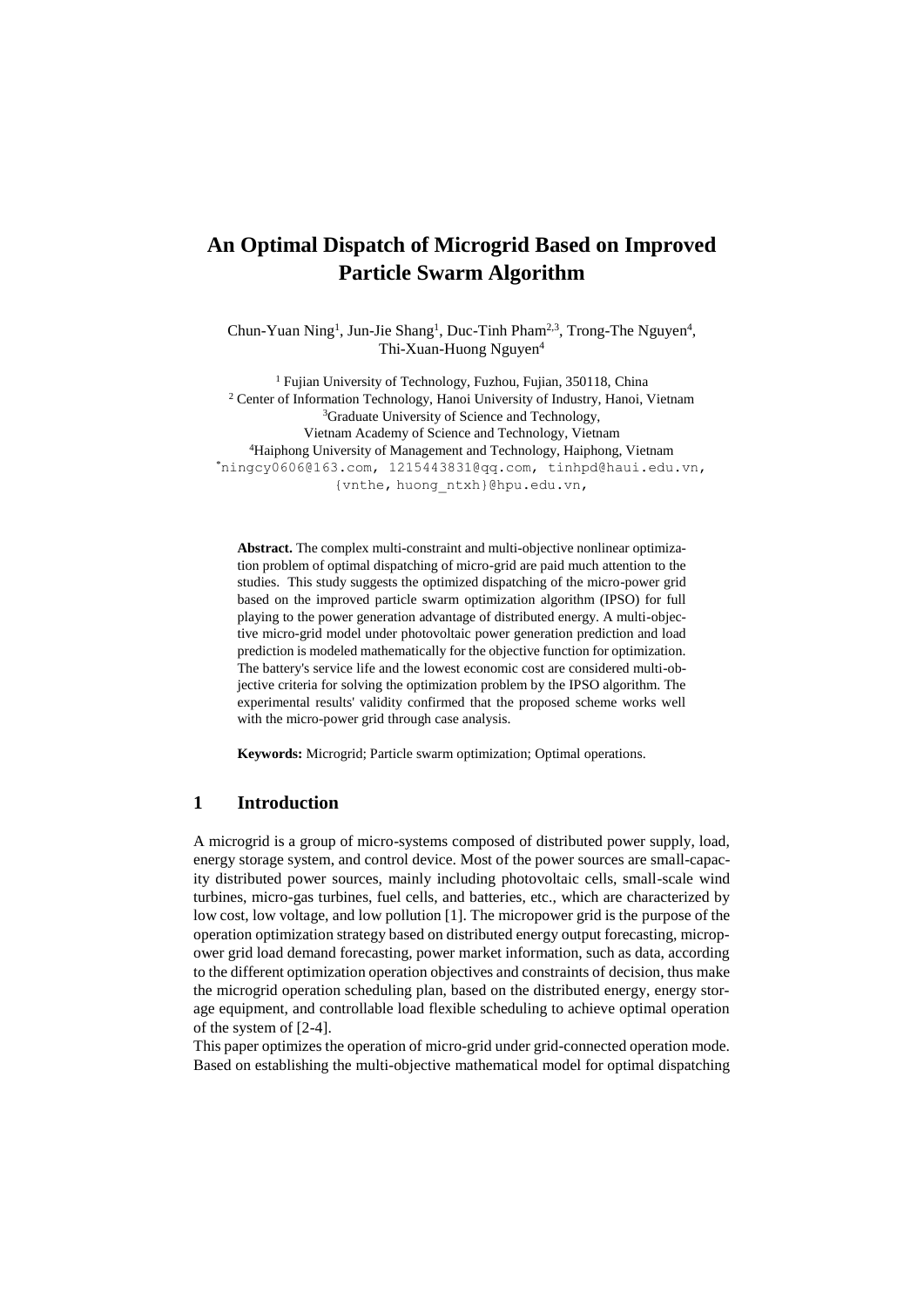of micro-grid, an improved particle swarm optimization algorithm is proposed to solve this multi-objective optimization problem. The experimental results show that the proposed method is effective and practical.

# **2 A mathematical model for optimal dispatching of microgrid**

The optimal dispatching mathematical model under the grid-connected operation mode of microgrid includes two parts: objective function and constraint condition. The main objectives of optimal dispatching of microgrid include the lowest operating cost of microgrid; Least affected by the environment; Battery life loss minimum; To meet the demand of heat and electricity in the micro-grid [5-6].

#### **2.1 The objective function**

The operation optimization problem of micro-grid is a multi-objective and multi-constraint minimum optimization problem. In this chapter, according to the actual situation, four sub-functions are selected to form a multi-objective function. In considering the microgrid economic benefit and environmental benefit, technical benefit factors, based on the objective function in this paper, the son has chosen the microgrid operation cost minimum, environmental cost minimum, battery life loss minimum, comprehensive cost minimum, the micropower supply of fuel cost and operation maintenance cost belong to a part of the micropower grid economic costs.

#### **The operation cost of microgrid is the lowest**

The operating cost of the micro-grid is mainly the fuel cost and operation and maintenance cost of each micro-power source, and its objective function is:

$$
min C_0 = min \sum_{t=1}^{T} \left( \sum_{i=1}^{N} (C_i[P_i(t)] + O_i[P_i(t)]) + C_g[P_g(t)] \right)
$$
 (1)

where,  $C_0$  is the operation cost of microgrid;  $P_i(t)$  is the output power of the i-th micropower in t period;  $C_i[P_i(t)]$  is the fuel cost function of the i-th micropower;  $O_i[P_i(t)]$ is the function of the operation and maintenance cost of the ith micropower supply;  $P_a(t)$  is the interactive active power between the power grid and the micro-grid in time period T. The power purchased from the power grid is positive, while the power sold to the power grid is negative.  $C_g[P_g(t)]$  is the electricity price of the transaction between the microgrid and the main network in time period T;N is the total number of micropower sources; T is the scheduling period, which is generally set as  $T=24h$ . **Battery life loss is the lowest**

The lowest battery life loss objective function is:

$$
min C_B = min \sum_{t=1}^{T} (\lambda P_B(t)) \qquad P_B(t) > 0
$$
 (2)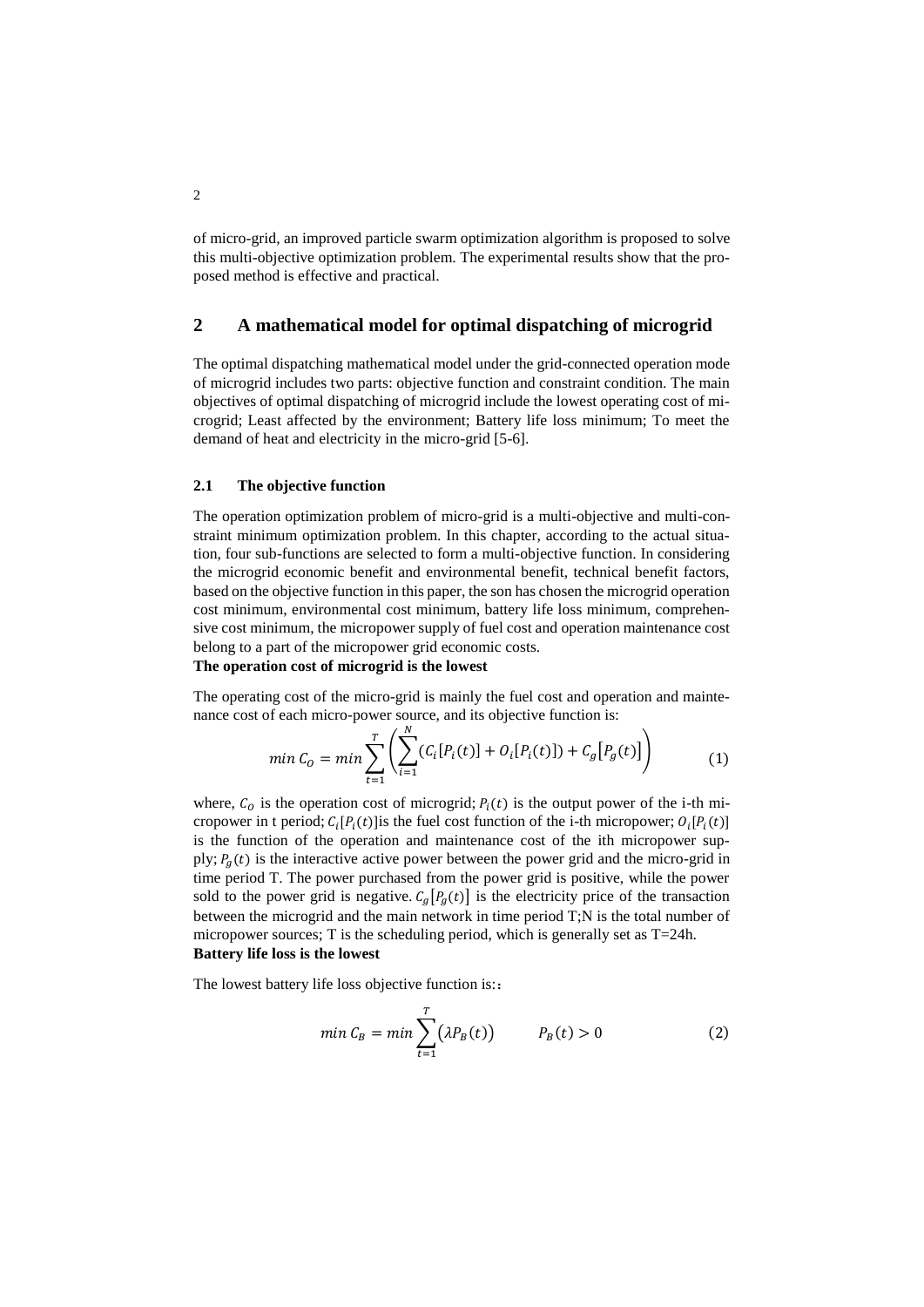Where:  $C_B$  is battery life loss cost;  $P_B(t)$  is the discharge quantity of the battery in time period t;  $\lambda$  is the loss factor corresponding to accumulative battery discharge 1kWh, take  $\lambda$ =0.075.

#### **Microgrid has the lowest comprehensive cost**

Considering the above three objectives of optimal dispatching of microgrid comprehensively, and assigning different weights to each objective, the lowest objective function of comprehensive cost of microgrid is obtained as follows:

$$
min C_P = min(\omega_1 C_o + \omega_2 C_E + \omega_3 C_B)
$$
\n(3)

Where,  $C_p$  is the comprehensive cost of microgrid;  $\omega_1$ ,  $\omega_2$ ,  $\omega_3$  as the weight of each objective function,  $\omega_1 \ge 0$ ,  $\omega_2 \ge 0$ ,  $\omega_3 \ge 0$ , and  $\omega_1 + \omega_2 + \omega_3 = 1$ .<br>2.2 Constraints **2.2 Constraints**

1) Power balance constraints:

$$
P_L(t) = \sum_{i=1}^{N} P_i(t) + P_g(t)
$$
\n(4)

2) Generation capacity constraints:

$$
W_i^{min} < W_i < W_i^{max} \tag{5}
$$

3)Horizontal constraint of battery charge:

$$
H^{min} < H < H^{max} \tag{6}
$$

4)Transmission power constraints:

$$
G^{min} \le G \le G^{max} \tag{7}
$$

Where:  $P_L(t)$  is the total active load in the system at time t;  $W_i$  is the power of the i-th micro-power supply;  $W_i^{min}$ ,  $W_i^{max}$  are the upper and lower limits of the power of the ith set of micropower, respectively. H is the actual charge level of the battery;  $H^{min}$ ,  $H^{max}$  are the upper and lower limits of battery charge level respectively. G is the exchange power between the microgrid and the power grid;  $G^{min}$ ,  $G^{max}$  are the upper and lower limits of the power exchange between the microgrid and the power grid respectively.

# **3 particle swarm optimization algorithm**

#### **3.1 Basic particle swarm optimization**

Optimal dispatching of microgrid is a nonlinear multi-objective optimization problem. There are two requirements for optimal dispatching of microgrid, one is to find the global optimal point, the other is to have a fast convergence speed. The basic particle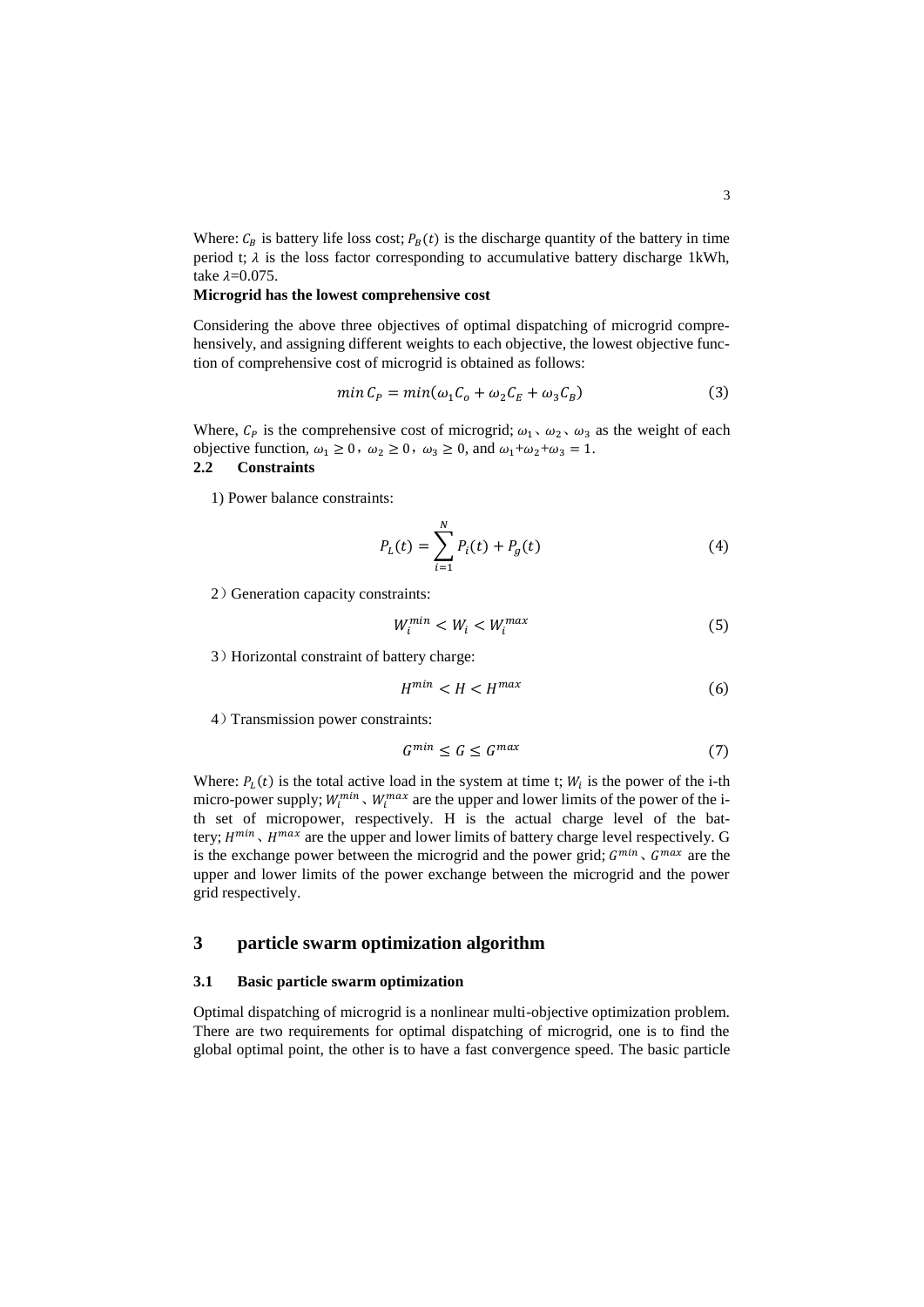swarm optimization (PSO) algorithm is proposed to solve the multi-objective optimization problem. The basic particle swarm optimization algorithm has the advantages of fast convergence, high precision, strong stability, simple and universal, easy to implement, etc. It has a strong optimization ability for complex nonlinear optimization problems, and is more suitable for solving complex multi-dimensional optimization problems [7-8].

In particle swarm initialization, the flight speed and position of each particle are randomly distributed. In the calculation, the particle's own flight speed and corresponding position are dynamically adjusted according to the global extreme value and individual extreme value.

In a D-dimensional search space, suppose there are U particles in the group, where the position  $x_j$  of the j-th particle is  $[x_{j1}, x_{j2}, ..., x_{jD}], j=1,2,...,U$ , the position of each particle Corresponds to a potential solution. The D-dimensional velocity  $v_i$  of the j-th particle is  $[v_{j1}, v_{j2}, ..., v_{jD}]$ , and the current optimal position  $p_j^b$  of the j-th particle is  $[p_{j1},p_{j2},...,p_{jD}]$ , which is the current optimum of the entire particle swarm The position  $g_g^b$  is [ $g_{g1}, g_{g2},...,g_{gD}$ ].

After the k-th flight, the update speed of the j-th particle is:

$$
v_j^{k+1} = \omega v_j^k + c_1 rand_1(p_j^b - x_j^k) + c_2 rand_2(g_g^b - x_j^k)
$$
 (8)

The updated location is:

$$
x_j^{k+1} = x_j^k + v_j^{k+1}
$$
 (9)

where:  $v_j^k$  is the velocity of the j-th particle after the k-th flight;  $v_j^{k+1}$  is the velocity of the j-th particle after the k+1 flight;  $x_j^k$  is the speed of the j-th particle The position after k flights;  $x_j^{k+1}$  is the position of the j-th particle after the k+1 flight;  $c_1$ ,  $c_2$  are learning factors;  $\omega$  is the inertia weight;  $r_{\text{and1}}$ ,  $rand_2$  are random number between 0 and 1.

#### **3.2 Improved particle swarm algorithm**

The performance of the particle swarm optimization algorithm depends to a large extent on the control parameters of the algorithm, that is, the number of particles, the fastest speed, the learning factor, the inertia weight, etc. This paper proposes an improved particle swarm optimization algorithm to dynamically optimize and calculate two important control parameters, learning factor and inertia weight. **Elite strategy**

After the reverse learning mechanism produces a comprehensive set of the original solution vector and the reverse solution vector, the elite strategy is used to make the 20% solution with the best fitness value in the set generate a new 20% solution, adding the original solution and the reverse solution. For the total set of solutions, the fitness values of the solutions in the set are reordered, and the 20% solutions with the worst fitness values in the set are removed, thereby generating a new optimization group [8-9]. Among them, the optimization process for generating a new solution  $x_{\text{inew}}$  is as follows:

$$
Q = R_{istra} \times \frac{rand(-0.5, 0.5)}{D}
$$
 (10)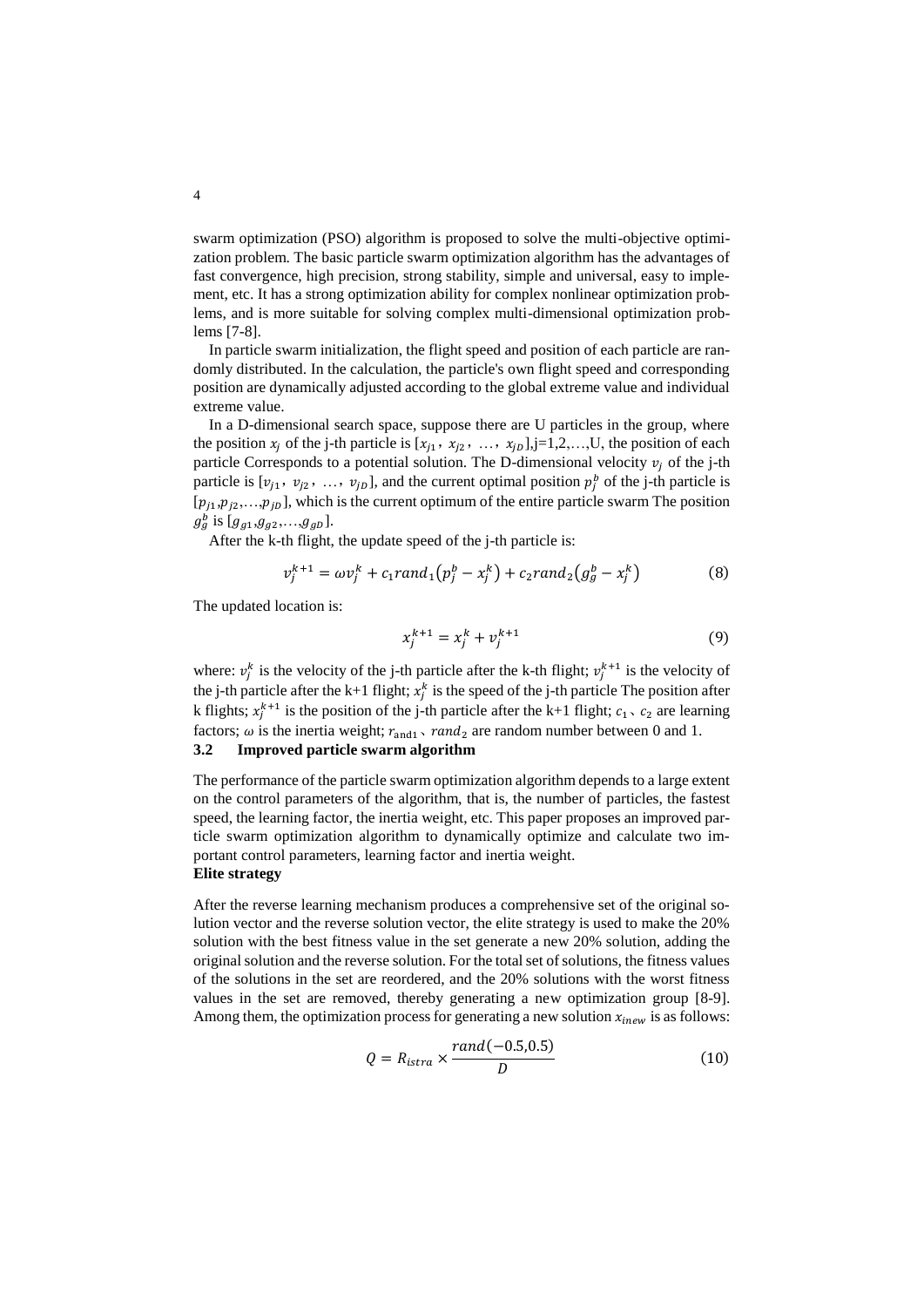$$
x_{\text{inew}} = x_i \times Q \tag{11}
$$

Where:  $R_{istra}$  is the Euclidean distance between the optimal solution and the solution closest to the optimal solution; rand  $(-0.5,0.5)$  is a random number with a value between -0.5 and 0.5; Q is the generation of a new solution the change factor of; D is the dimension of the solution space. After sorting the fitness values of the solution vectors in the new set, the 20% D solutions  $x_{iworst}$  with the worst fitness values are eliminated to generate a new optimization group.

## **Improve the learning factor**

This paper proposes to use the linear dynamic adjustment method to calculate the learning factors  $c_1$ ,  $c_2$ , which speeds up the learning speed compared with using fixed values.  $c_{1i}$ ,  $c_{2i}$  are respectively:

$$
c_{1i} = c_1^{start} - \frac{(c_1^{end} - c_1^{start})k}{k_{max}}
$$
(12)

$$
c_{2i} = c_2^{start} - \frac{(c_2^{end} - c_2^{start})k}{k_{max}}
$$
(13)

Where:  $c_1^{start}$ ,  $c_1^{end}$  are the upper and lower limits of  $c_{1i}$ , respectively;  $c_2^{start}$ ,  $c_2^{end}$  are the upper and lower limits of  $c_{2i}$ , respectively;  $c_1^{start} = c_2^{end} = 2.5$ ,  $c_1^{end} = c_2^{start} = c_2^{start}$ 0.5;  $k_{max}$  is the maximum number of flights.

#### **Improve adaptive weight**

The inertial weight determines how much the current velocity of the particle is inherited, and the proper selection of the inertial weight can make the particle have a balanced exploration ability and development ability. The adaptive method is adopted to dynamically adjust the inertia weight. The improved inertia weight ω expression is:

$$
\omega_i = \begin{cases} \omega_{min} - \frac{(\omega_{max} - \omega_{min}) * (f - f_{min})}{f_{avg} - f_{min}}, f \le f_{avg} \\ \omega_{max} \end{cases}
$$
(14)

$$
\omega_{max} = \mu + \sigma \cdot N(0,1) \tag{15}
$$

$$
\mu = \mu_{min} + (\mu_{max} - \mu_{min}) \cdot rand(0,1) \tag{16}
$$

### **IPSO Improved formula**

After the k-th flight, the update speed of the j-th particle is:  $v_j^{k+1} = \omega_i v_j^k + c_{1i} rand_1(p_j^b - x_j^k) + c_{2i} rand_2(g_g^b - x_j^k)$ 

The updated location is:

$$
x_j^{k+1} = x_j^k + v_j^{k+1}
$$
 (18)

#### **3.3 Improved particle swarm algorithm steps**

The steps of the improved particle swarm algorithm proposed in this paper are as follows:

(1) Initialize, calculate the fitness value of each particle. Use the reverse learning method; select (2\*N/5) particles with the best fitness value from the total set of forward and reverse solutions to generate new solutions and merge them into the solution set

) (17)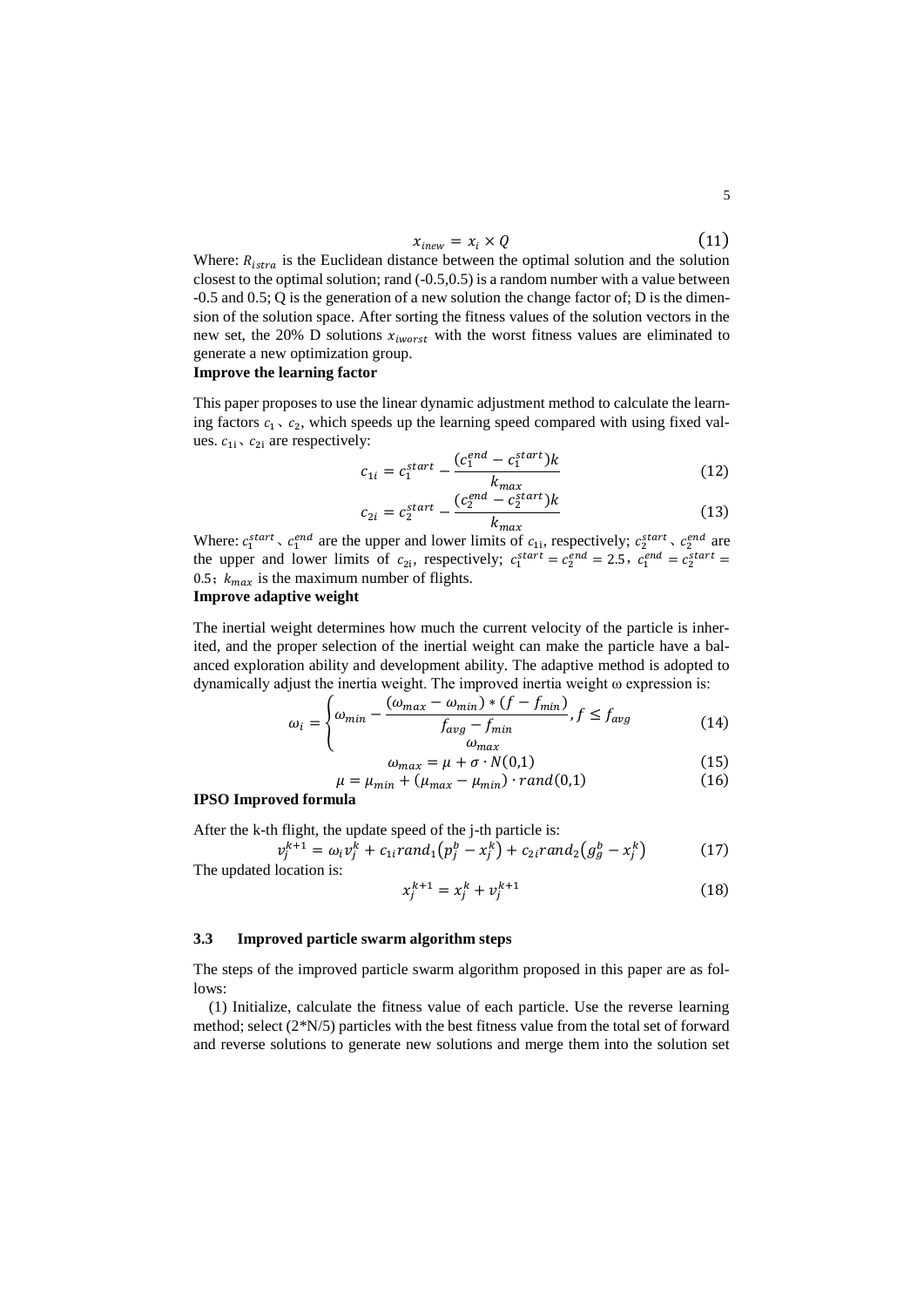according to the elite strategy, and adapt the solution set The particles with the worst degree value (2\*N/5) are eliminated to form a new solution set.

(2) Calculate the fitness value of all particles, record the extreme value of all particles, update the individual extreme value  $F(p_j^b)$  of the particle and the corresponding optimal position  $p_j^b$ ;

(3) Update and record the global optimal objective function value  $F(g_g^b)$  of the particle swarm and the corresponding global optimal position  $g_g^b$ ;

(4) Update the flight speed and position of all particles;

(5) For the updated particles, update the global optimal position  $g_g^b$  and the individual optimal position  $p_j^b$  of the particles according to the result of the target value calculation;

(6) Determine whether to converge. If it reaches the maximum number of flights, it ends, otherwise update k to k+1 and return to step (4).

# **4 Example analysis**

This paper uses PSO, adaptive PSO and the proposed method to compare. The maximum number of iterations is 100; the number of particles is 100; c1 and c2 are 0.85 and 0.95, respectively. The convergence curve is shown in Fig. 1. The figure shows that the IPSO Better than basic PSO and APSO, IPSO has a very fast convergence speed, while PSO and APSO are far from each other.



**Fig. 1.** The comparison of the proposed scheme with the other algorithms

The microgrid system used in this paper includes photovoltaic, diesel generator and storage battery. The maximum power of photovoltaic power generation is 20kW, and the maximum power of storage battery is 100kW. The load demand is relatively small, mainly for lighting and office power. Table 1 shows the operating costs of the microgrid equipment, and Table 2 shows the price of electricity purchased and sold by the microgrid. Among the micropower pollution control costs, the diesel generator cost is  $0.7621$  yuan/(kWh) and the grid cost is  $0.3141$  yuan/(kWh). Fig. 2 shows the wind power and photovoltaic power prediction curves and typical daily load curves of the microgrid within 24 hours of a certain day.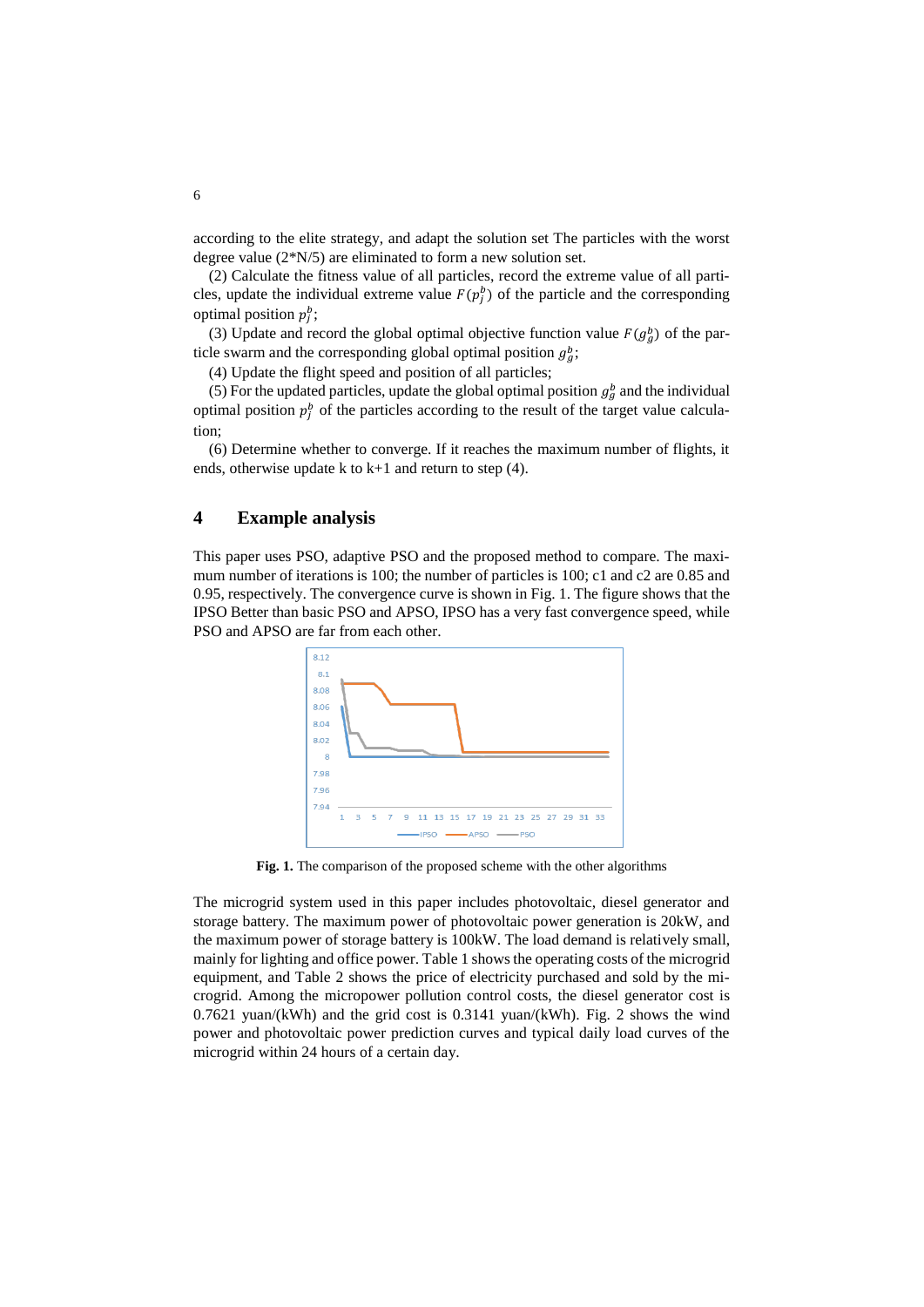|  | Table 1. Operating cost of micro-power equipment |  |
|--|--------------------------------------------------|--|
|  |                                                  |  |

| Time Frame  | Time                                             | Price/[yuan $(kWh)^{-1}$ ] |      |  |
|-------------|--------------------------------------------------|----------------------------|------|--|
|             |                                                  | Purchase                   | Sale |  |
| Peak time   | $8:00^{\sim}11:00$<br>18:00~21:00                | 1.058                      | 0.85 |  |
| Normal time | $6:00^{\circ}8:00$<br>11:00~18:00<br>21:00~22:00 | 0.630                      | 0.55 |  |
| Valley time | 22:00~6:00                                       | 0.321                      | 0.40 |  |

**Table 2.** Electricity purchase and sale prices of microgrid

|             | Time                                             | Price/[yuan $(kWh)^{-1}$ ] |      |  |
|-------------|--------------------------------------------------|----------------------------|------|--|
| Time Frame  |                                                  | Purchase                   | Sale |  |
| Peak time   | 8:00~11:00<br>18:00~21:00                        | 1.058                      | 0.85 |  |
| Normal time | $6:00^{\circ}8:00$<br>11:00~18:00<br>21:00~22:00 | 0.630                      | 0.55 |  |
| Valley time | $22:00^{\circ}6:00$                              | 0.321                      | 0.40 |  |

The improved particle swarm optimization algorithm is used to solve the optimal dispatching problem of the small grid-connected microgrid system. The algorithm parameters are as follows: the maximum number of iterations is 100; the number of particle populations is 100; c1 and c2 are 0.85 and 0.95, respectively. Using IPSO to solve, the

result of microgrid optimization dispatching in grid-connected mode is shown in Fig. 3. Under the new IPSO algorithm, the economy of microgrid dispatching is well realized, and the proposed IPSO method is proved to be feasible.



**Fig. 2.** Microgrid unit prediction curve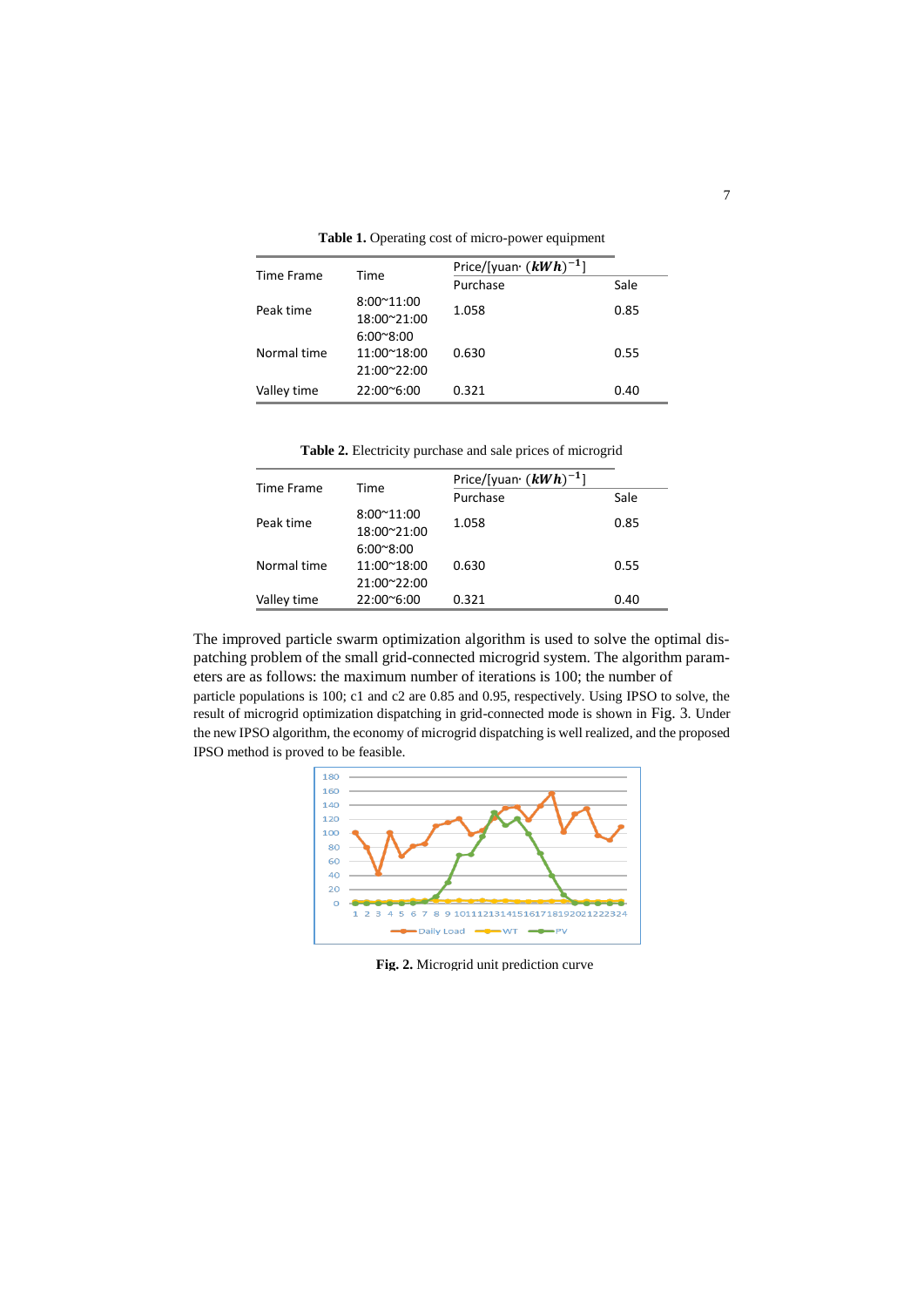#### **5 Conclusion**



This paper proposed a solution to the micro-grid optimization operation meth-od based on the improved particle swarm algorithm (IPSO). The multi-objective, multi-constraint of nonlinear micro-grid optimization of operation scheduling problem was modeled mathematically for suitable with micro-grid optimization operation for the objective function. The IPSO is implemented through the learning factor and inertia weight based on the elite strategy in the particle swarm algorithm (PSO) for enhancing its optimization performance. The calculation effectiveness case of the micro-grid operation optimized is optimized by applying the IPSO. Compared with the other micro-grid operation shows, the proposed scheme provides better economic benefits in the microgrid obtain.

# R**eferences**

- 1. Lu Z.X, Wang C.X., Min Y., Zhou S.X., Lu J.X., Wang Y. Overview of Microgrid Research[J]. Automation of Electric Power Systems, 19,100-107(2007).
- 2. Cao J.N., Gao Hui, Yu X.H. Research on energy optimization strategy for island operation of microgrid, Electrical Appliances and Energy Efficiency Management Technology, 19,76- 82(2019).
- 3. Sun Y. Research on Microgrid Dispatching Model and Optimal Operation Strategy Based on Particle Swarm Algorithm [D]. Jilin University, 2018.
- 4. Jin S.Z., Mao Z.Z., Li H. Optimization of microgrid economic operation considering uncertain factors[J]. Control Theory and Applications, 35(09), 1357-1370(2018).
- 5. Wei M.K., Zhou Q., Zhou H., Cai S.R., Jiang L., Lu L., Liang W. Economic dispatch of microgrid in Southwest China based on two-stage robust optimization[J]. China Electric Power, 52( 11), 2-8+18(2019).
- 6. Li Z.K., Li Y.J., Song C.Y., Hu R. Day-ahead and intra-day coordinated and optimized dispatch of independent microgrids[J]. Journal of Electric Power Science and Technology, 33(02),50-58(2018).